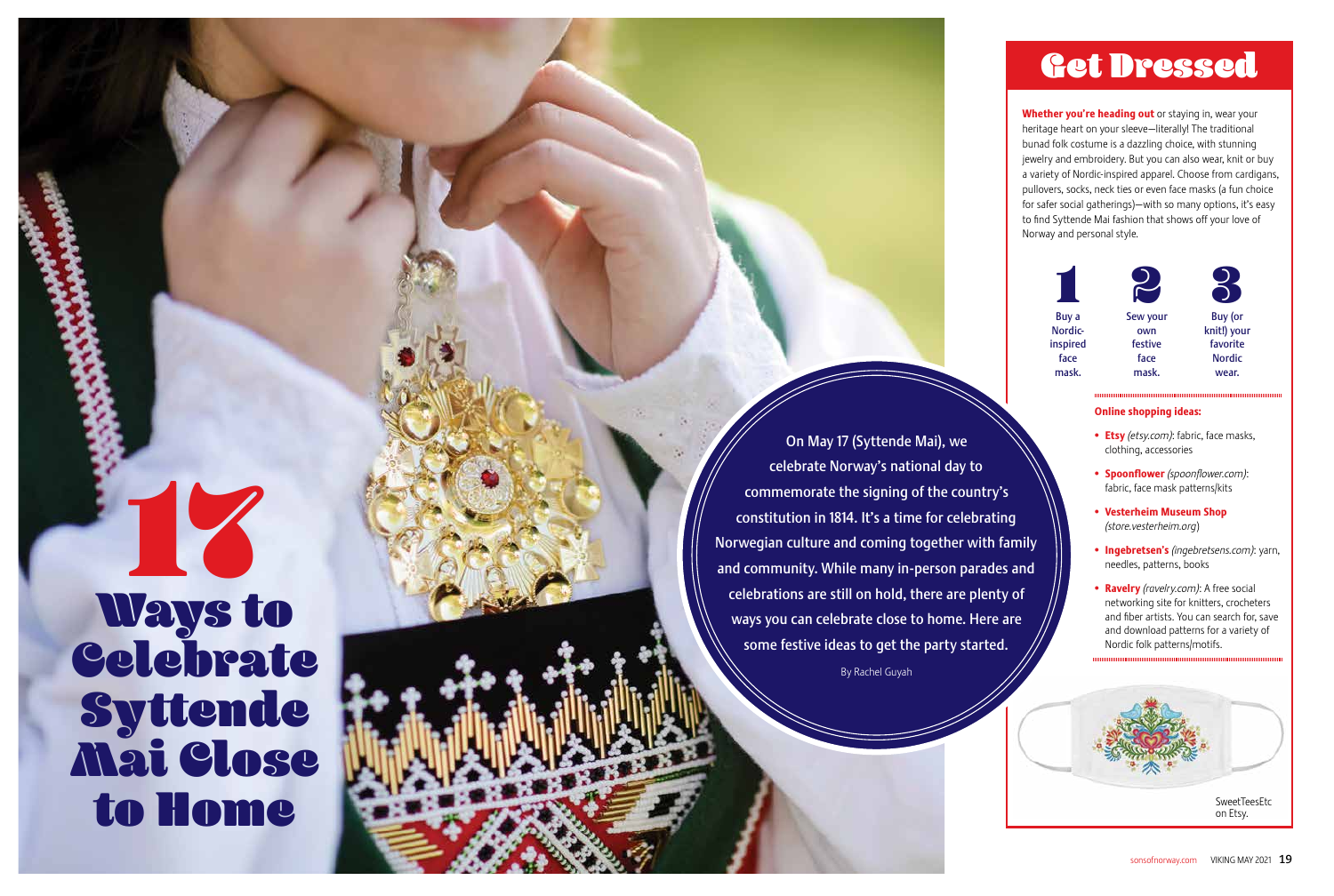#### Food is a focal point for any Syttende Mai celebration.



favorite Norwegian dish(es).

Test out a new Scandinavian recipe.





cooking class with your children or grandchildren.



If you're craving comfort, you can mix up your favorite Nordic breads, buns, pastries and much more. Feeling adventurous? Use Syttende Mai as an opportunity to test out new recipes! Tickle your taste buds with lamb shank pies, burgers with bacon marmalade, berry porridge (*råkrem*) topped with crushed almonds, and Norwegian Otherwise, you



a potluck swap.

# Get Cookin'

Remember to check out recipes from Sons of Norway's Recipe Box at *sofn.com.* 

cookies—what a delicious way to honor Norway's independence. Whatever you decide to make, feel free to spread

virtually over a

the love! There are many ways to eat and celebrate with loved ones, even at a distance. You can organize a potluck swap, where each person drops off a dish at the other homes. If weather and public health guidance permits, you could consider eating together at a small outside gathering. your dessert with a playful game of Norwegian trivia see page 24.) May is a wonderful time of year to enjoy a picnic, too. So, whatever you make or bake, pack it along for a visit to your favorite local park or hiking trail or simply just your own backyard. Another fun idea: Host a "live"

Google Meet or another video

can dine and chat video call on Zoom, chat app. (Tip: Pair session via video together.

cooking or baking

chat! Invite your friends or family to join. Share the recipe in advance so you can all bake Ice cream and *pølse med lompe* (hot dogs/sausage wrapped in a lefse-like flatbread) are two staples for Syttende Mai celebrations in Norway. Feel free to pack along these guilty pleasures for your backyard picnic or potluck—it's a sweet 'n' salty way to celebrate

*a la Norge!*

June 2020 Where to buy Scandinavian candy

July 2020 Baked strawberry preserves

March 2020 Crisp coffee caraway rye crackers

Viking



September 2018 Apple and brunost tarte with almond crust

> July 2017 Norwegian berry smash

May 2017 Vanilla cupcakes with morello cherries

> July 2016 Raspberry

grottoes







#### Picnic Favorites

Looking for some recipes to make for your next gathering? Here are some of our favorites from previous issues of *Viking* magazine.

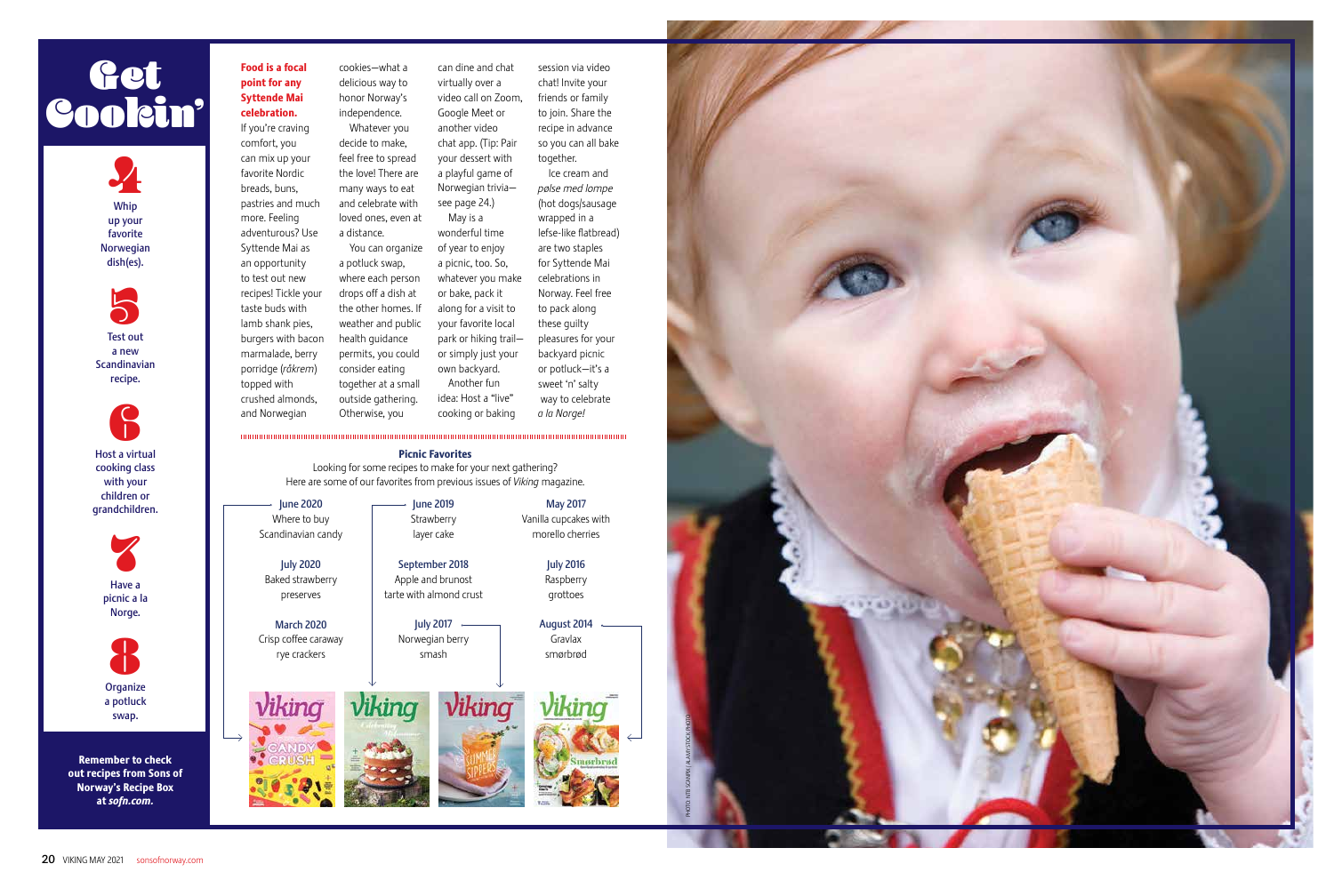| $\overline{\mathbf{S}}$ | 10         |       | $\mathbb{R}$     |
|-------------------------|------------|-------|------------------|
| Walk around             | Explore a  | Play  | <b>Find your</b> |
| your favorite           | new nature | Kubb! | own              |
| lake or park.           | trail.     |       | friluftsliv.     |

# Get Outside

#### Fun Family Game:

As many know, the great outdoors isn't simply a hobby for Norwegians—it's at the very heart and soul of their collective identity. They even have a word for this lifestyle: *friluftsliv* (life in the open air).

> If small social gatherings are permitted in your area, why not challenge each other to a playful game of kubb (pronounced "koob")? This outdoor lawn game naturally allows for safe social distancing and is fun for all ages. The game has exploded across North America in recent years, so it's easy to find kubb sets in stores and online. (Tip: For maximum durability, buy a set that's made from knot-free, shock-absorbent rubber wood.)



By the time Syttende Mai arrives, spring has firmly sprung—and with it all the wonderful sights, sounds and smells of a world reawakened.

Celebrate Syttende Mai by enjoying your own flavor of friluftsliv (enjoyment of the open air)—be it hiking, biking or paddling a canoe. It doesn't have to be rigorous; a simple stroll through the woods is more than enough. You'll not only reconnect with nature, but also with your fellow Norwegians, both ancestral and present day.



#### WAYS TO FIND NATURE TRAILS NEAR YOU:

- Your state's DNR website
- Your state's official tourism website
- Your city or county's Parks and Recreation Department



# Go to Norway (Virtually)

### Recently, many museums

have had plenty of time to innovate and craft virtual, online tour experiences for the public. Get your sea legs ready and hop aboard one of three iconic vessels from Norway's history online in 3D: The mighty polar ship *Fram,* the famed *Kon-Tiki* balsa raft, or the *Oseberg* Viking ship.

Here's a fun idea for art lovers: Create your own virtual art exhibit! Norway's National Museum has digitized 45,000 objects from its collection, including paintings, sculptures, photography, furniture and textiles. By creating a free online profile, you can save objects to your own "personal" collection, then share them with loved ones via a custom

hyperlink. Whether you want to relish the masterpieces or unearth hidden gems, the digital collection is a wonderful way to discover Norway's vibrant art history and culture.

After sunset, wrap up your Syttende Mai festivities with an episode from Norway's revolutionary "Slow TV" movement—a series of sweeping, slow-paced documentary experiences broadcast by the NRK. Settle in with Nordic snacks as you watch immersive, real-time footage of some of Norway's most breathtaking journeys by train or ship. You can also tune in to watch salmon fishing, knitting, and a nine-day expedition around Svalbard.



Norway's National Museum *nasjonalmuseet. no/en/collection*



PHOTOS FIGHATA INANY WASIONALMUSER FOR KUNST, ARKITEKTUR OG DESIGN, THE FINE ARKITEST WAS KOURTESY NAVEWANT STOCK PHOTO, TCD (PAAMY STOCK PHOTO, ALBAMY STOCK PHOTO, NAVAY STOCK PHOTO, NAVAY STOCK PHOTO, NAVAY STOCK PHOTO,

*bit.ly/3lrLksL*



3D Tour of the *Fram bit.ly/3qPejIh*



3D Tour of *Kon-Tiki bit.ly/2OFdcxF*



3D Tour of *Oseberg* Viking Ship *bit.ly/38oYUI1*





### Virtual Visits

PHOTO (LEFT) BY JOHNER IMAGES / GETTY IMAGES